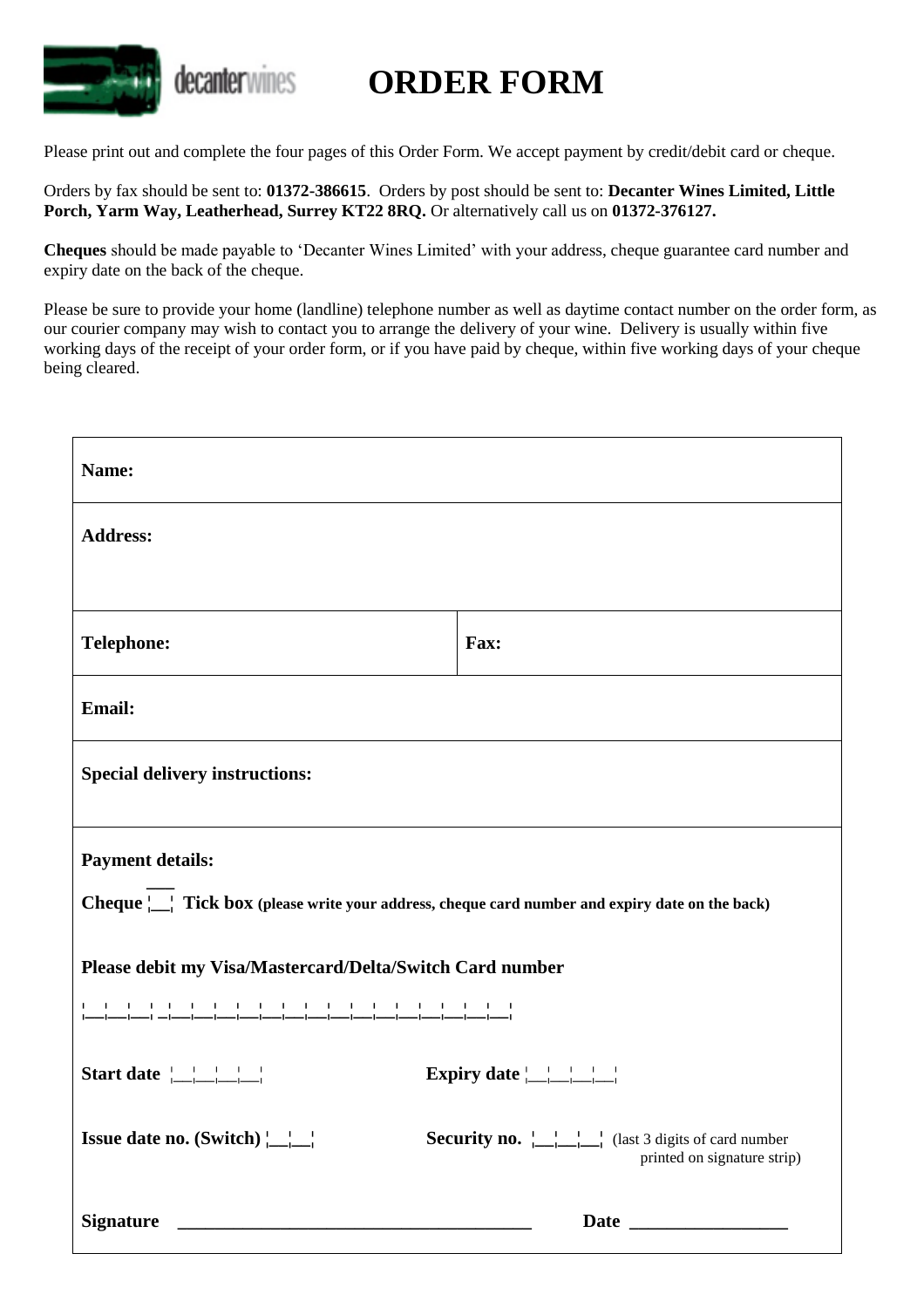## WINE ORDER

|                                             | Per Case<br>inc VAT | <b>Bottles</b><br>per case | <b>Number</b><br>of cases | <b>Total</b><br>cost |
|---------------------------------------------|---------------------|----------------------------|---------------------------|----------------------|
| <b>CAVA</b>                                 |                     |                            |                           |                      |
| Sorry none in stock currently               |                     |                            |                           |                      |
| <b>WHITE</b>                                |                     |                            |                           |                      |
| <b>Bodegas Pedro Escudero (Rueda)</b>       |                     |                            |                           |                      |
| Valdelainos 2007                            | £ $66.00$           | 12                         |                           |                      |
| Fuente Elvira Verdejo 2007                  | £ 84.00             | 12                         |                           |                      |
| <b>ROSÉ</b>                                 |                     |                            |                           |                      |
| <b>Bodegas Sinforiano Vaquero (Cigales)</b> |                     |                            |                           |                      |
| Sinfo Rosado 2006                           | £ $66.00$           | 12                         |                           |                      |
| <b>RED</b>                                  |                     |                            |                           |                      |
| Caves Fermi Bohigas (Catalunya)             |                     |                            |                           |                      |
| Bohigas Reserva 2000                        | £ 52.50             | 6                          |                           |                      |
| <b>Bodegas La Legua (Cigales)</b>           |                     |                            |                           |                      |
| La Legua Crianza 2003                       | £120.00             | 12                         |                           |                      |
| La Legua Reserva 2001                       | £ 78.00             | 6                          |                           |                      |
| La Legua Capricho 2004                      | £114.00             | 6                          |                           |                      |
| La Legua Capricho 2003                      | £120.00             | 6                          |                           |                      |
| <b>Bodegas Sinforiano Vaquero (Cigales)</b> |                     |                            |                           |                      |
| Sinfo Tinto Joven 2006                      | £ 72.00             | 12                         |                           |                      |
| Sinforiano Crianza 2004                     | £ $66.00$           | 6                          |                           |                      |
| Bodegas Penalba Lopez (Ribera del Duero)    |                     |                            |                           |                      |
| Torremilanos Crianza 2003                   | £ 60.00             | 6                          |                           |                      |
| Torremilanos Reserva 2001                   | £102.00             | 6                          |                           |                      |
| Torremilanos Reserva 1999                   | £102.00             | 6                          |                           |                      |
| Torremilanos Gran Reserva 1998              | £114.00             | 6                          |                           |                      |
| Torre Albéniz Reserva 1999                  | £108.00             | 6                          |                           |                      |
| Torremilanos Cyclo 2004                     | £150.00             | 6                          |                           |                      |
| Bodegas y Viñedos Puente del Ea (Rioja)     |                     |                            |                           |                      |
| Eridano Joven 2007                          | £ $66.00$           | 12                         |                           |                      |
| Eridano Selección Especial 2007             | £ 78.00             | 12                         |                           |                      |
| Eridano Crianza 2004                        | £ $54.00$           | 6                          |                           |                      |
| Compañia Bodeguera de Valenciso (Rioja)     |                     |                            |                           |                      |
| Valenciso Reserva 2002                      | £ 96.00             | 6                          |                           |                      |
| Valenciso Reserva 2000                      | £111.00             | 6                          |                           |                      |
| <b>Bodegas Fariña (Toro)</b>                |                     |                            |                           |                      |
| Colegiata Tinto 4mths Barrel Aged 2004      | £ 84.00             | 12                         |                           |                      |
| Gran Colegiata Crianza 2000                 | £ $60.00$           | 6                          |                           |                      |
| Gran Colegiata Reserva 1998                 | £ $72.00$           | 6                          |                           |                      |
| Gran Colegiata Campus 2002                  | £108.00             | 6                          |                           |                      |
| Gran Colegiata Campus 2001                  | £120.00             | 6                          |                           |                      |
| Gran Colegiata Campus 2000                  | £114.00             | 6                          |                           |                      |
| Bodegas Virasa Vinicola (Utiel-Requena)     |                     |                            |                           |                      |
| Cerro Bercial Reserva 1999                  | £ 78.00             | 6                          |                           |                      |
| Cerro Bercial "El Perdio" 2001              | £102.00             | 6                          |                           |                      |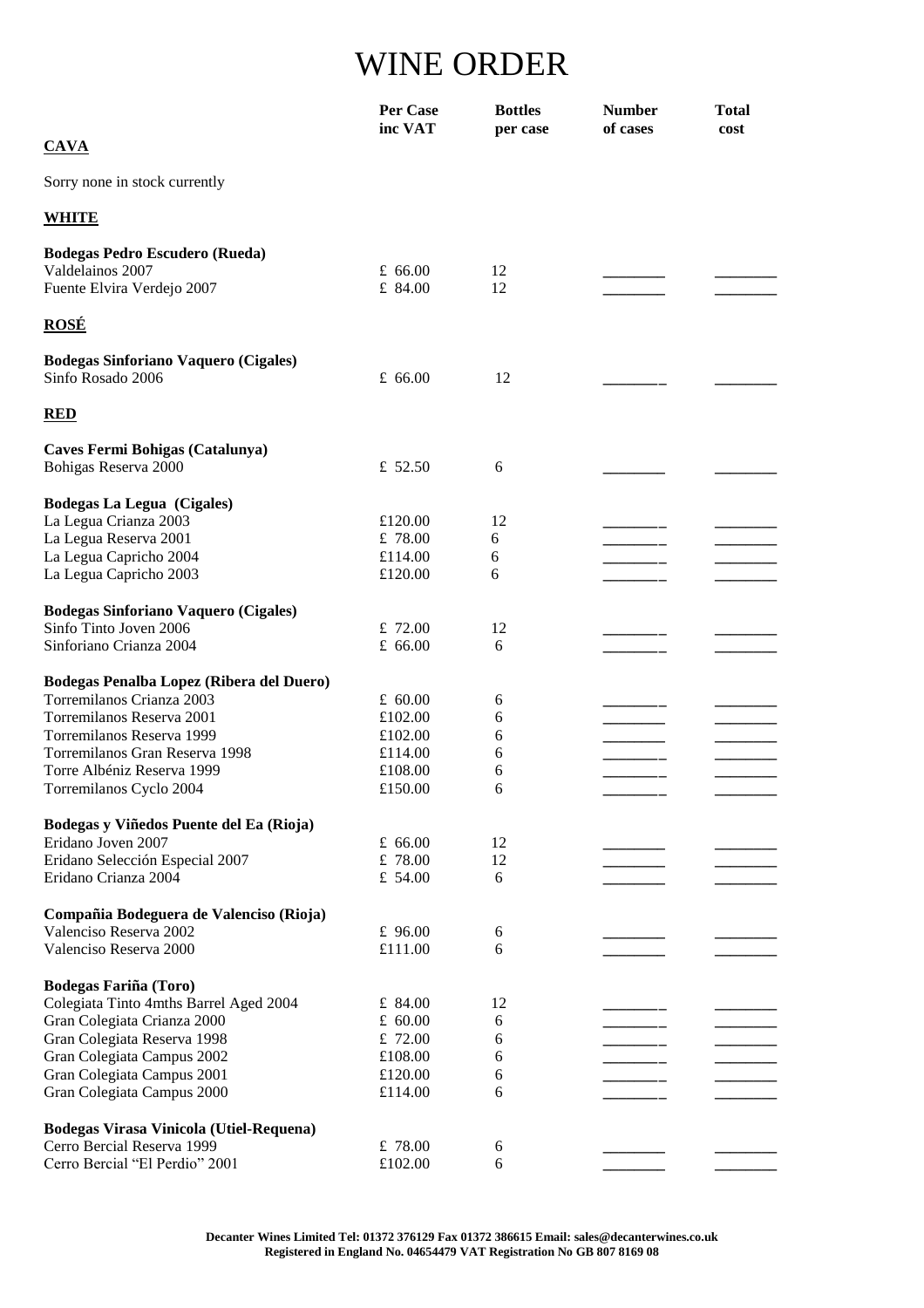| <b>BRANDY</b>                                                                                                                                                                                                                                                         | Per Case<br>inc. VAT                | <b>Bottles</b><br>per case            | <b>Number</b><br>of cases | <b>Total</b><br>cost |
|-----------------------------------------------------------------------------------------------------------------------------------------------------------------------------------------------------------------------------------------------------------------------|-------------------------------------|---------------------------------------|---------------------------|----------------------|
| Bodegas Rubio (Condado de Huelva)<br>Luis Felipe Brandy Gran Reserva 60 years 70cl<br>Rey Luis Felipe Gran Reserva Brandy 75 years 70cl<br>Luis Felipe Brandy Gran Reserva 100 years 70cl<br>Brandy prices above include delivery                                     | £<br>95.00<br>£ 499.00<br>£1,399.00 | 1 bottle<br>1 bottle<br>1 bottle      |                           |                      |
| Luis Felipe Brandy Gran Reserva 60 years 5cl +<br>Luis Felipe Brandy Glass (medium size) in box<br>Luis Felipe Brandy Glasses (large size) in box<br>Delivery of brandy glasses by arrangement please call us                                                         | 20.00<br>£<br>$\mathbf f$<br>30.00  | 1 bottle+glass _______<br>6 x glasses |                           |                      |
| <b>MIXED CASES</b>                                                                                                                                                                                                                                                    |                                     |                                       |                           |                      |
| <b>White Selección (Rueda)</b><br>Valdelainos 2007 x 6 bottles<br>Fuente Elvira Verdejo 2007 x 6 bottles                                                                                                                                                              | £ 85.00                             | 12                                    |                           |                      |
| White and Rosé Selección<br>Valdelainos 2007 x 4 bottles<br>Fuente Elvira Verdejo 2007 x 4 bottles<br>Sinfo Rosado 2006 x 4 bottles                                                                                                                                   | £ 82.00                             | 12                                    |                           |                      |
| <b>Bodegas La Legua Selección (Cigales)</b><br>La Legua Crainza 2003 x 6 bottles<br>La Legua Reserva 2001 x 4 bottles<br>La Legua Capricho 2003 x 2 bottles                                                                                                           | £162.00                             | 12                                    |                           |                      |
| <b>Bodegas Sinforiano Selección (Cigales)</b><br>Sinfo Rosado 2006 x 4 bottles<br>Sinfo Tinto Joven 2006 x 4 bottles<br>Sinfo Crianza 2006 x 4 bottles                                                                                                                | £100.00                             | 12                                    |                           |                      |
| Bodegas Penalba Lopez Selección (Ribera del Duero)<br>Torremilanos Crianza 2003 x 3 bottles<br>Torremilanos Reserva 2001 x 3 bottles<br>Torremilanos Reserva 1999 x 2 bottles<br>Torremilanos Gran Reserva 1998 x 2 bottles<br>Torre Albéniz Reserva 1999 x 2 bottles | £199.00                             | 12                                    |                           |                      |
| Bodegas Puente del Ea Selección (Rioja)<br>Eridano Joven 2007 x 4 bottles<br>Eridano Selección Especial 2007 x 4 bottles<br>Eridano Crianza 2004 x 4 bottles                                                                                                          | £ $94.00$                           | 12                                    |                           |                      |
| Compañia Bodeguera de Valenciso Selección (Rioja)<br>Valenciso Reserva 2002 x 6 bottles<br>Valenciso Reserva 2000 x 6 bottles                                                                                                                                         | £207.00                             | 12                                    |                           |                      |
| RIOJA Selección (Rioja)<br>Eridano Joven 2007 x 2 bottles<br>Eridano Selección Especial 2007 x 3 bottles<br>Eridano Crianza 2004 x 3 bottles<br>Valenciso Reserva 2002 x 2 bottles<br>Valenciso Reserva 2000 x 2 bottles                                              | £136.50                             | 12                                    |                           |                      |